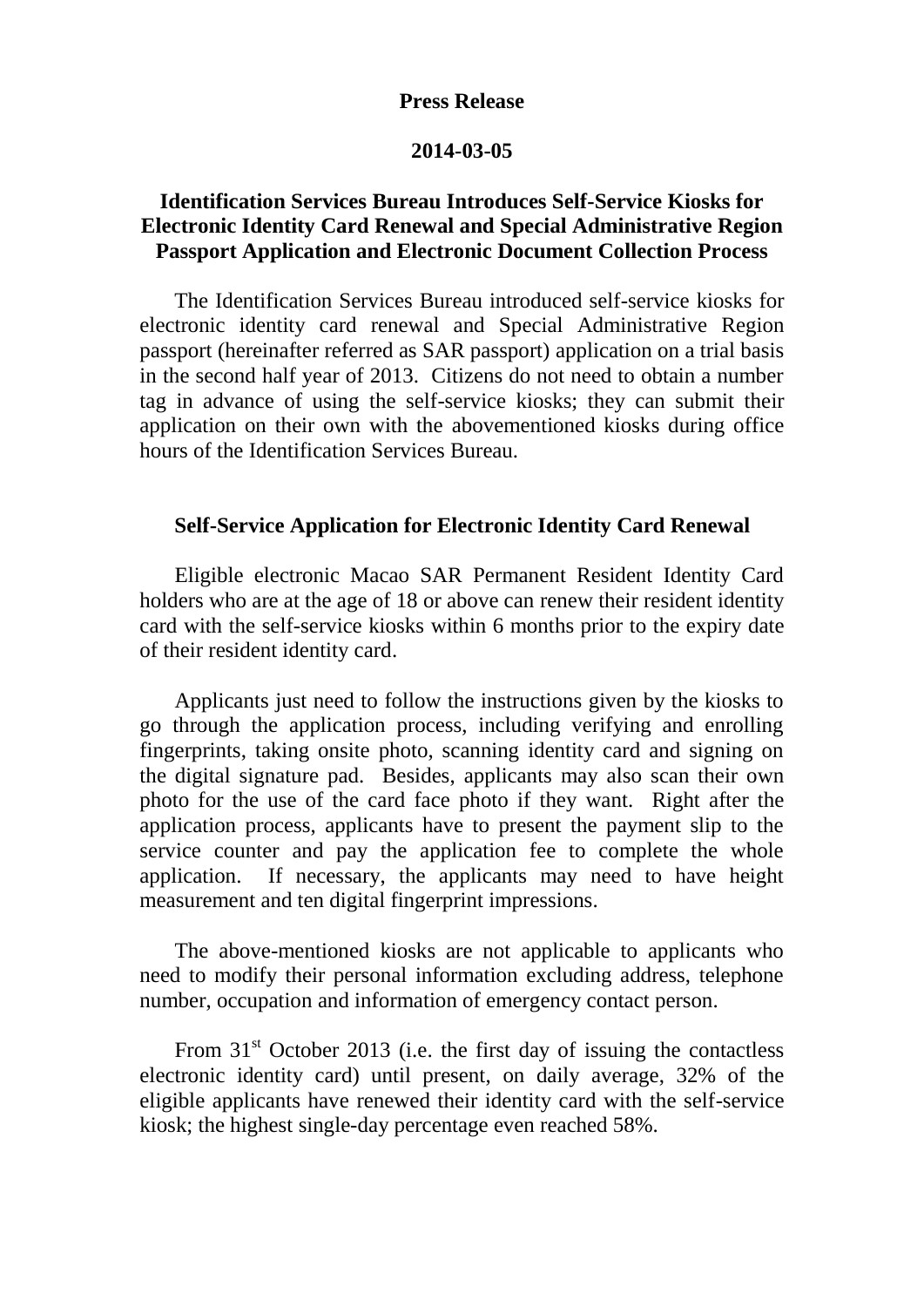### **Self-Service Application for SAR Passport**

Eligible electronic Macao SAR Permanent Resident Identity Card holders who are at the age of 18 or above can use the self-service kiosk to submit their first-time application for SAR Passport, or renew their SAR Passport within 9 months prior to the expiry date of their SAR passport.

Applicants just need to follow the instructions given by the kiosks to go through the application process, including verifying and enrolling fingerprints, taking onsite photo, scanning photo and identity card, and signing on the digital signature pad. Right after the application process, applicants have to present the payment slip to the service counter and pay the application fee to complete the whole application.

The self-service kiosk has been put into use on a trial basis since November 2013. Until present, 29% of the eligible applicants have applied for SAR passport with the self-service kiosk; the highest singleday percentage even reached 51%.

At present, a total of 13 kiosks for electronic identity card renewal and SAR passport application have been set up at the China Plaza. The Identification Services Bureau will extend the above-mentioned kiosks to the Government Services Centre in Areia Preta as needed.

 In order to improve the kiosk services continuously, the Identity Services Bureau will collect opinions from the kiosk users regularly and welcomes citizens to provide their valuable comments.

#### **Continuous Improvement on Document Collection Process**

 The Identification Services Bureau has implemented the electronic document collection measures on trial basis in September 2013, so that citizens no longer need to queue up for collecting documents. After arriving the Identification Services Bureau, citizens just need to input the barcode of the document collection receipt with the kiosk, and then wait in the seating area until they are instructed to collect their document at the designated counter.

Before using the self-service kiosks for electronic identity card renewal and SAR passport application and the electronic document